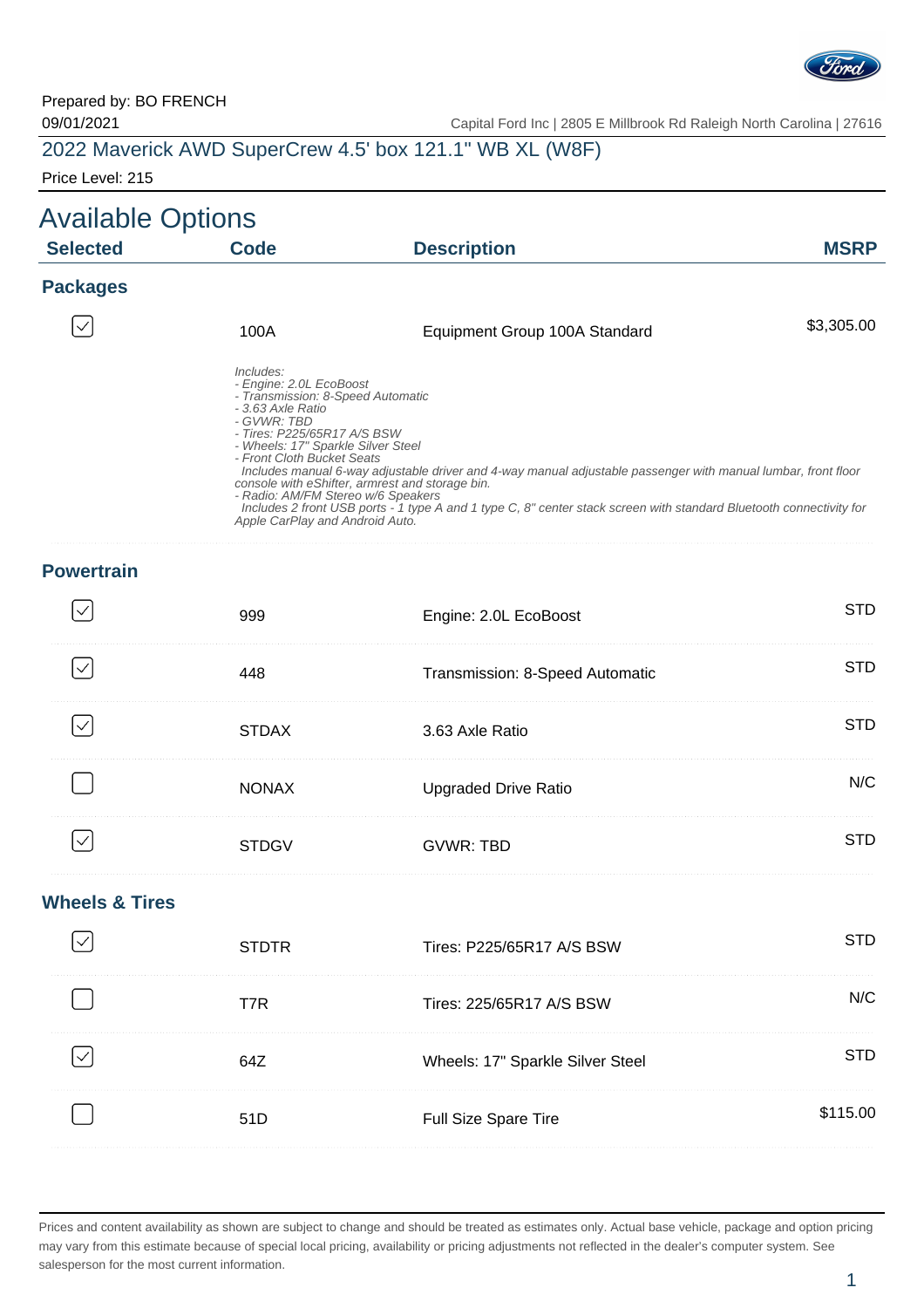

| 2022 Maverick AWD SuperCrew 4.5' box 121.1" WB XL (W8F) |  |
|---------------------------------------------------------|--|
|---------------------------------------------------------|--|

Price Level: 215

| <b>Selected</b>              | <b>Code</b>                                                                                                                                                                                                                                  | <b>Description</b>                                                                                                                                      | <b>MSRP</b> |
|------------------------------|----------------------------------------------------------------------------------------------------------------------------------------------------------------------------------------------------------------------------------------------|---------------------------------------------------------------------------------------------------------------------------------------------------------|-------------|
| <b>Seats &amp; Seat Trim</b> |                                                                                                                                                                                                                                              |                                                                                                                                                         |             |
|                              | 9<br>console with eShifter, armrest and storage bin.                                                                                                                                                                                         | <b>Front Cloth Bucket Seats</b><br>Includes manual 6-way adjustable driver and 4-way manual adjustable passenger with manual lumbar, front floor        | <b>STD</b>  |
| <b>Other Options</b>         |                                                                                                                                                                                                                                              |                                                                                                                                                         |             |
|                              | 121WB                                                                                                                                                                                                                                        | 121" Wheelbase                                                                                                                                          | <b>STD</b>  |
| $\checkmark$                 | <b>PAINT</b>                                                                                                                                                                                                                                 | Monotone Paint Application                                                                                                                              | <b>STD</b>  |
| $\checkmark$                 | <b>STDRD</b><br>Apple CarPlay and Android Auto.                                                                                                                                                                                              | Radio: AM/FM Stereo w/6 Speakers<br>Includes 2 front USB ports - 1 type A and 1 type C, 8" center stack screen with standard Bluetooth connectivity for | <b>STD</b>  |
|                              | 53Q<br>Late availability.<br>Includes:<br>- Tires: 225/65R17 A/S BSW<br>- Trailer Hitch Receiver<br>Includes 7-pin connector.<br>- Transmission Oil Cooler<br>- Higher Capacity Radiator<br>- Upgraded Cooling Fan<br>- Upgraded Drive Ratio | 4K Tow Package                                                                                                                                          | \$745.00    |
|                              | 86B<br>Includes:<br>- BLIS w/Cross-Traffic Alert<br>- Manual-Folding Power Glass Sideview Mirrors<br>- Full-Size Spare<br>- Lane-Keeping System                                                                                              | Ford Co-Pilot360<br>Includes lane-keeping aid, Lane-Keeping Alert and Driver Alert System.                                                              | \$540.00    |
|                              | 47K<br>Includes 1 location (cab only).                                                                                                                                                                                                       | 400W Inverter                                                                                                                                           | \$150.00    |
|                              | 50 <sub>B</sub>                                                                                                                                                                                                                              | <b>Bed Extender</b>                                                                                                                                     | \$370.00    |
|                              | 96B                                                                                                                                                                                                                                          | <b>Bed Tray Liner</b>                                                                                                                                   | \$180.00    |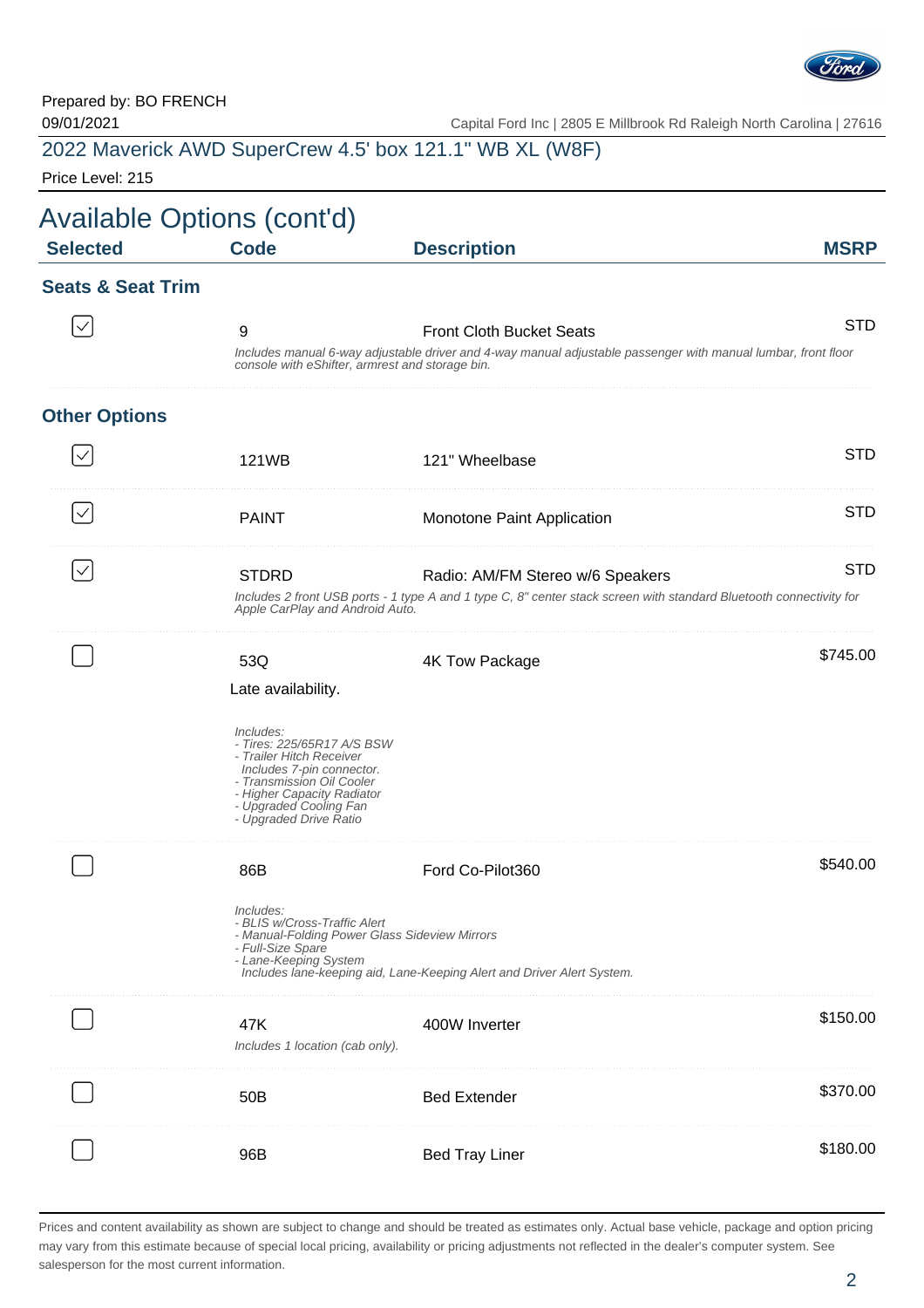

2022 Maverick AWD SuperCrew 4.5' box 121.1" WB XL (W8F)

Price Level: 215

| <b>Selected</b> | <b>Code</b>                                              | <b>Description</b>                                                                               | <b>MSRP</b> |
|-----------------|----------------------------------------------------------|--------------------------------------------------------------------------------------------------|-------------|
|                 | Late availability.                                       |                                                                                                  |             |
|                 | 96J<br>Late availability.<br>Includes 4 cargo tie downs. | Hard Drop-In Bedliner                                                                            | \$375.00    |
|                 | 85B                                                      | Removable Bed Mat                                                                                | \$140.00    |
|                 | 96G                                                      | Spray-In Bedliner                                                                                | \$495.00    |
|                 | 41H                                                      | <b>Engine Block Heater</b>                                                                       | \$90.00     |
|                 | <b>16C</b>                                               | Front & Rear Floor Liners w/o Carpet<br>Mats                                                     | \$135.00    |
|                 | 16B<br>Includes carpeted floor mats.                     | Front & Rear Floor Liners w/Carpet<br>Mats                                                       | \$175.00    |
|                 | 153                                                      | Front License Plate Bracket<br>Standard in states where required by law, optional to all others. | N/C         |
|                 | 55D                                                      | Manual Rear Sliding Window w/Privacy<br>Glass                                                    | \$155.00    |
|                 | 43L                                                      | Power Tilt/Slide Moon Roof                                                                       | \$795.00    |
|                 | 87B                                                      | Protective Film Hood/Fenders                                                                     | \$360.00    |
|                 | 63B                                                      | Front & Rear Molded Splash Guards<br>(4-Piece)                                                   | \$180.00    |
|                 | Late availability.                                       |                                                                                                  |             |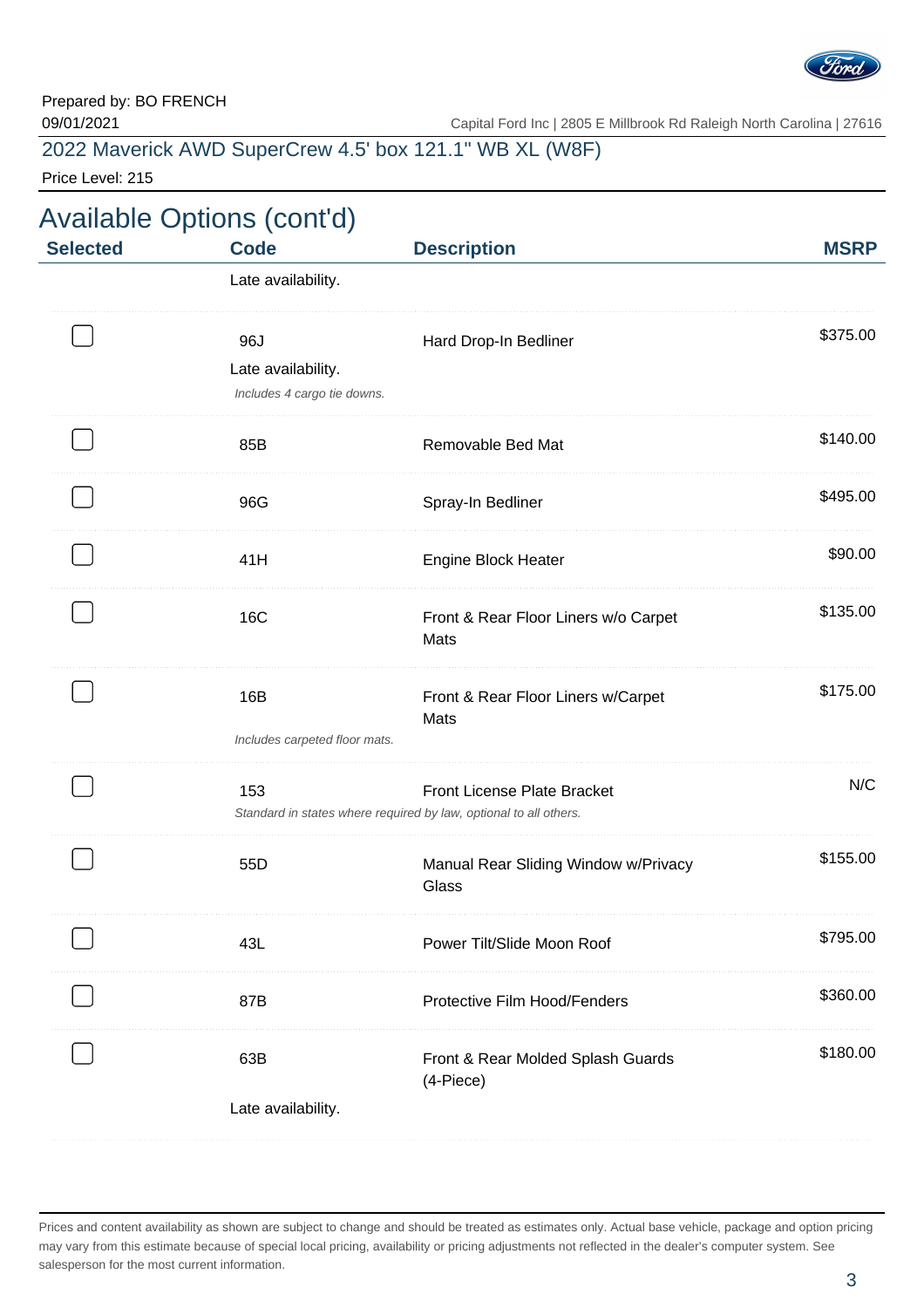

2022 Maverick AWD SuperCrew 4.5' box 121.1" WB XL (W8F)

Price Level: 215

## Available Options (cont'd)

| <b>Selected</b>                 | <b>Code</b>                        | <b>Description</b>                                                                                  | <b>MSRP</b> |
|---------------------------------|------------------------------------|-----------------------------------------------------------------------------------------------------|-------------|
|                                 | 21L                                | Tonneau Pickup Box Cover - Hard<br>Rollup                                                           | \$1,160.00  |
|                                 | 21K                                | Tonneau Pickup Box Cover - Hard<br><b>Trifold</b>                                                   | \$1,160.00  |
|                                 | 21D                                | Tonneau Pickup Box Cover - Soft<br>Folding                                                          | \$560.00    |
|                                 | 60B                                | Trailer Hitch Receiver w/4-Pin<br>Connector                                                         | \$100.00    |
|                                 | 79V                                | <b>COV Required</b>                                                                                 | N/A         |
|                                 | CO <sub>9</sub>                    | <b>Priced DORA</b>                                                                                  | N/C         |
| <b>Dealer Installed Options</b> |                                    |                                                                                                     |             |
|                                 | <b>FICAD</b>                       | Aeroskin Hood Deflectors - Smoke<br>Shipped separately from the vehicle for dealer installation.    | \$110.00    |
|                                 | <b>FICAE</b>                       | Aeroskin Hood Deflectors - Textured<br>Shipped separately from the vehicle for dealer installation. | \$120.00    |
|                                 | B5AAC                              | Ash Cup w/Coin Holder<br>Shipped separately from the vehicle for dealer installation.               | \$40.00     |
|                                 | <b>FIGAC</b><br>Late availability. | <b>Bed Cross Bars</b><br>Shipped separately from the vehicle for dealer installation.               | \$800.00    |
|                                 | A5CAB<br>Late availability.        | <b>Bed Divider Kit</b><br>Shipped separately from the vehicle for dealer installation.              | \$300.00    |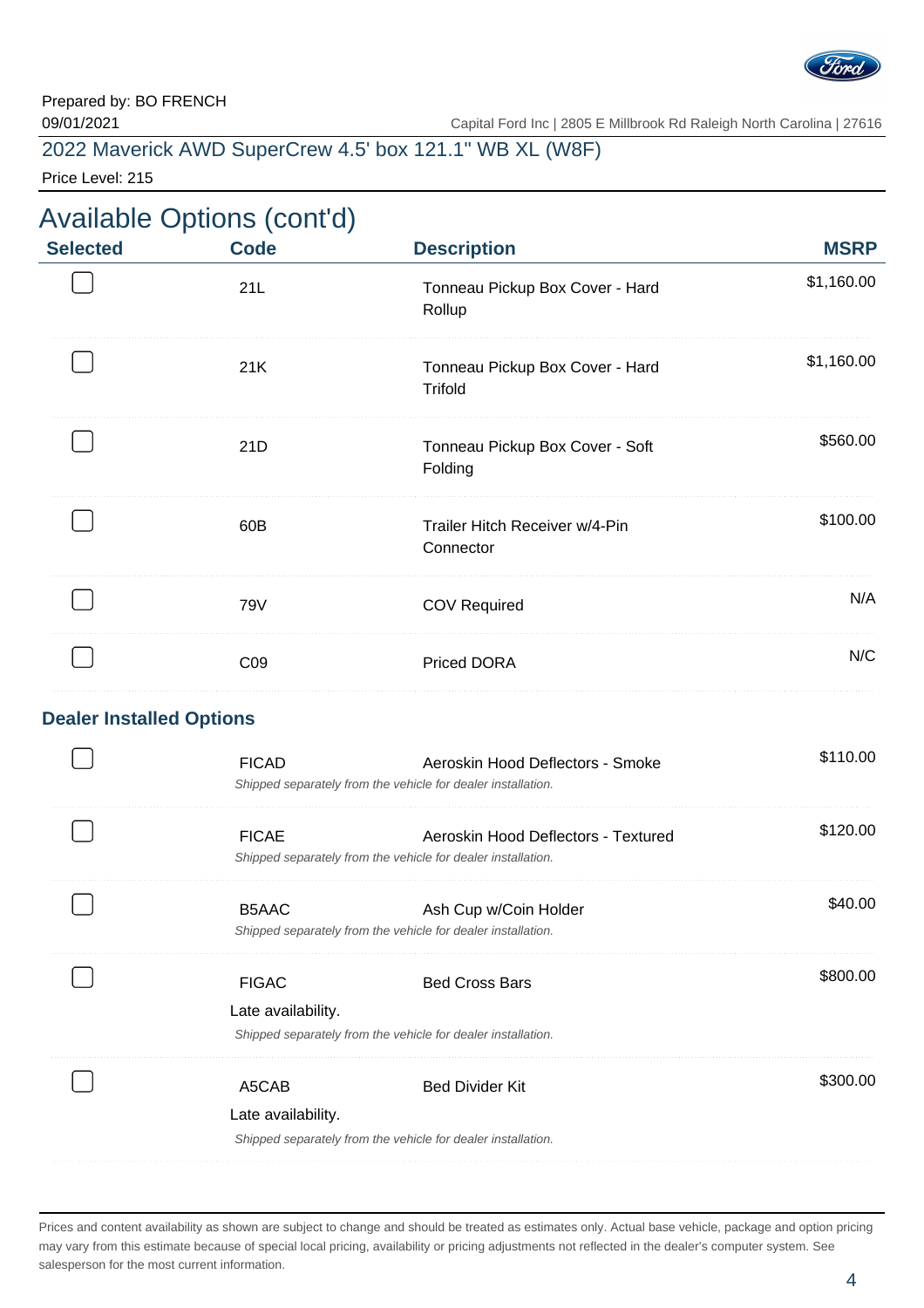

## 2022 Maverick AWD SuperCrew 4.5' box 121.1" WB XL (W8F)

Price Level: 215

| <b>MSRP</b> | <b>Description</b>                                                                                                                                             | <b>Code</b>  | <b>Selected</b> |
|-------------|----------------------------------------------------------------------------------------------------------------------------------------------------------------|--------------|-----------------|
| \$220.00    | <b>Commercial Roadside Assist Kit</b><br>Shipped separately from the vehicle for dealer installation.                                                          | AHMAB        |                 |
| \$390.00    | <b>Console Vault</b><br>Shipped separately from the vehicle for dealer installation.                                                                           | J4JAD        |                 |
| \$40.00     | <b>First Aid Kit</b><br>Shipped separately from the vehicle for dealer installation.                                                                           | AHQAB        |                 |
| \$60.00     | Roadside Assistance Kit<br>Shipped separately from the vehicle for dealer installation.                                                                        | <b>AHNAB</b> |                 |
| \$70.00     | Smoker's Package<br>Includes ash cup with element and socket. Shipped separately from the vehicle for dealer installation.                                     | <b>FIXAB</b> |                 |
| \$40.00     | <b>Tailgate Lock</b><br>Theft prevention hinge lock. Shipped separately from the vehicle for dealer installation.                                              | <b>CCBAB</b> |                 |
| \$280.00    | Tool Box Swing Case - Driver Side<br>Shipped separately from the vehicle for dealer installation.                                                              | A5DAE        |                 |
| \$280.00    | Tool Box Swing Case - Passenger Side<br>Shipped separately from the vehicle for dealer installation.                                                           | A5DAF        |                 |
| \$200.00    | <b>TOUCHLINK Truck Bed Lighting by</b><br>Lumens                                                                                                               | A9KAC        |                 |
| \$65.00     | Bed light system. Shipped separately from the vehicle for dealer installation.<br>Wheel Lock Kit                                                               | D5HAB        |                 |
| \$120.00    | Shipped separately from the vehicle for dealer installation.<br>Window Air Deflector (4-Piece)<br>Shipped separately from the vehicle for dealer installation. | <b>AILDS</b> |                 |

### **Fleet Options**